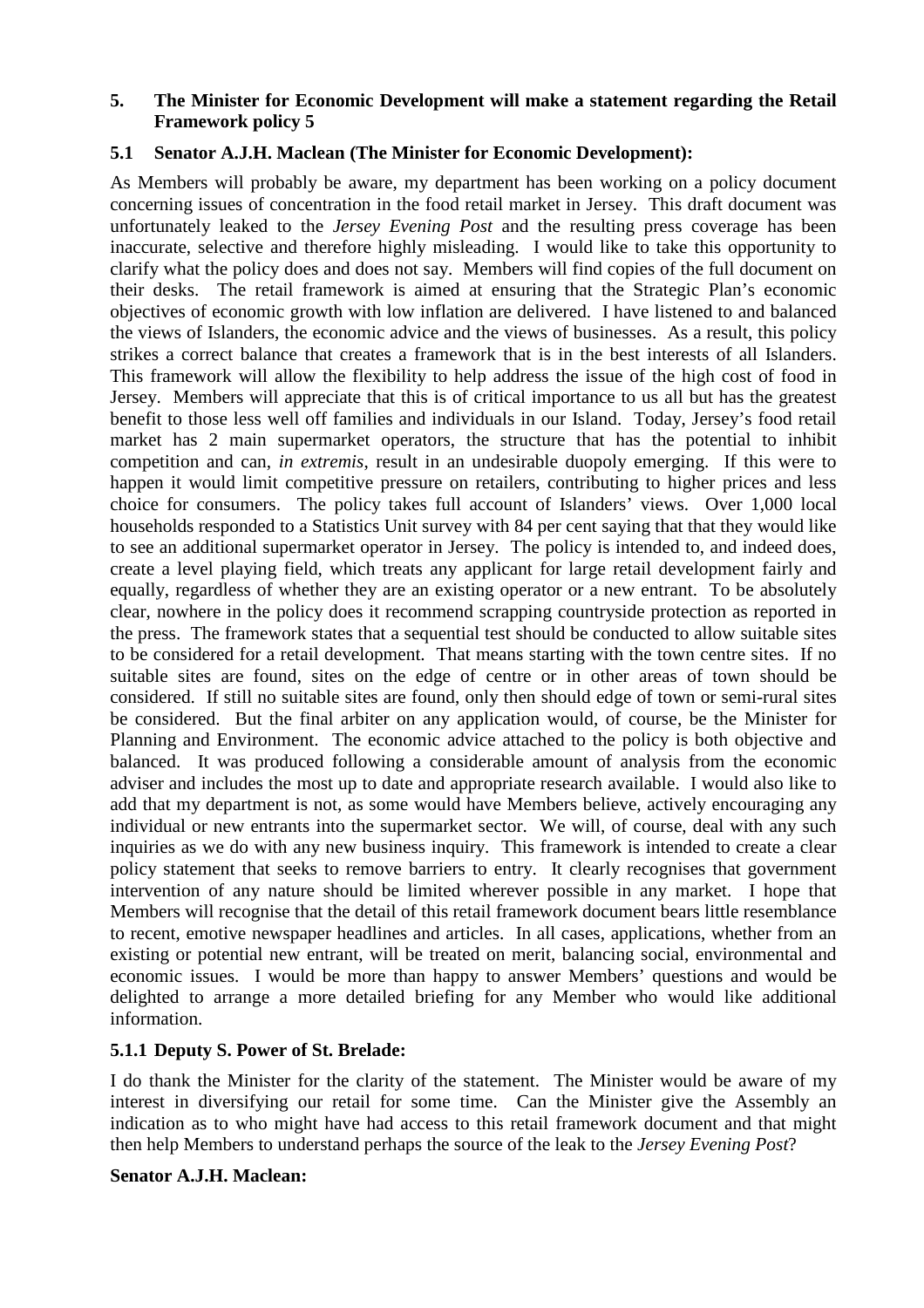It is obviously difficult to speculate on such matters. All I can say is that as part of the consultation process, we obviously sent out a final draft of this particular document to the Chamber of Commerce and I was hoping, subject to a meeting planned for Monday, to have discussed in more detail and I would have hoped that the source of the leak was not from that particular body, but I cannot really comment much further.

# **5.1.2 The Connétable of St. Helier:**

I welcome the Minister's reassurance that the first port of call, as it were, for a possible third supermarket would be a town centre site and, of course, the Minister is a noted and significant supporter of the Millennium Town Park. I would ask him whether he recognises in the vicinity of the town park the potential for this kind of operation. Secondly, there is very little said about the importance of the central markets in the report that we have been given. Will he agree with me that the central market is an extremely important asset in the retail framework of the Island and that it is possible to protect it without being protectionist?

# **Senator A.J.H. Maclean:**

Yes, the Constable is absolutely right. My support for the Millennium Town Park is well recorded and my support for open spaces within town; I recognise the value of such facilities. It would be wrong for me to speculate on potential sites within the centre of town. Some have been mentioned in the media in recent times but, indeed, that is not for me to speculate on. What I can say is that the central market - I agree entirely with the Constable - is extremely important, very special and I would not expect to see any effect on the central market and, indeed, we should seek to protect where we possibly can without indeed, as the Constable says, any form of protectionism, that unique facility.

# **5.1.3 Deputy G.P. Southern:**

Does the Minister not accept that it is a mistake to have an entire 35-page document printed at this time without any reference whatsoever to an extensive and well-balanced report on the retail sector in Jersey produced by the Economic Affairs Scrutiny Panel in recent times? Does he not accept that, in fact, what he has produced will be seen as a partial case for a new supermarket and not a balanced case?

# **Senator A.J.H. Maclean:**

No, I am afraid I do not agree with the Deputy at all. I think it is a balanced case. I think since the original retail framework of 2006, considerable additional work has been put into this particular document. The Economic Adviser, for example, has considered 16 additional pieces of relevant data - both locally and externally - which is relevant to this particular debate. I believe that this particular document is certainly not promoting a third supermarket *per se*, as the Deputy is suggesting. All it is ensuring, whether it be to existing local operators or a potential new entrant, is that there is a level playing field. That is the key.

# **5.1.4 Deputy G.P. Southern:**

Can the Minister specifically say why there is no reference to an extensive and well-balanced Scrutiny report on it?

# **Senator A.J.H. Maclean:**

Is the Deputy referring to the report that his Scrutiny Panel prepared some years ago when he was chairman of Economic Affairs, in which case that particular document, a good document, nevertheless is in the public domain. Members will be aware, I believe, that that document is in the public domain.

# **5.1.5 Deputy J.M. Maçon:**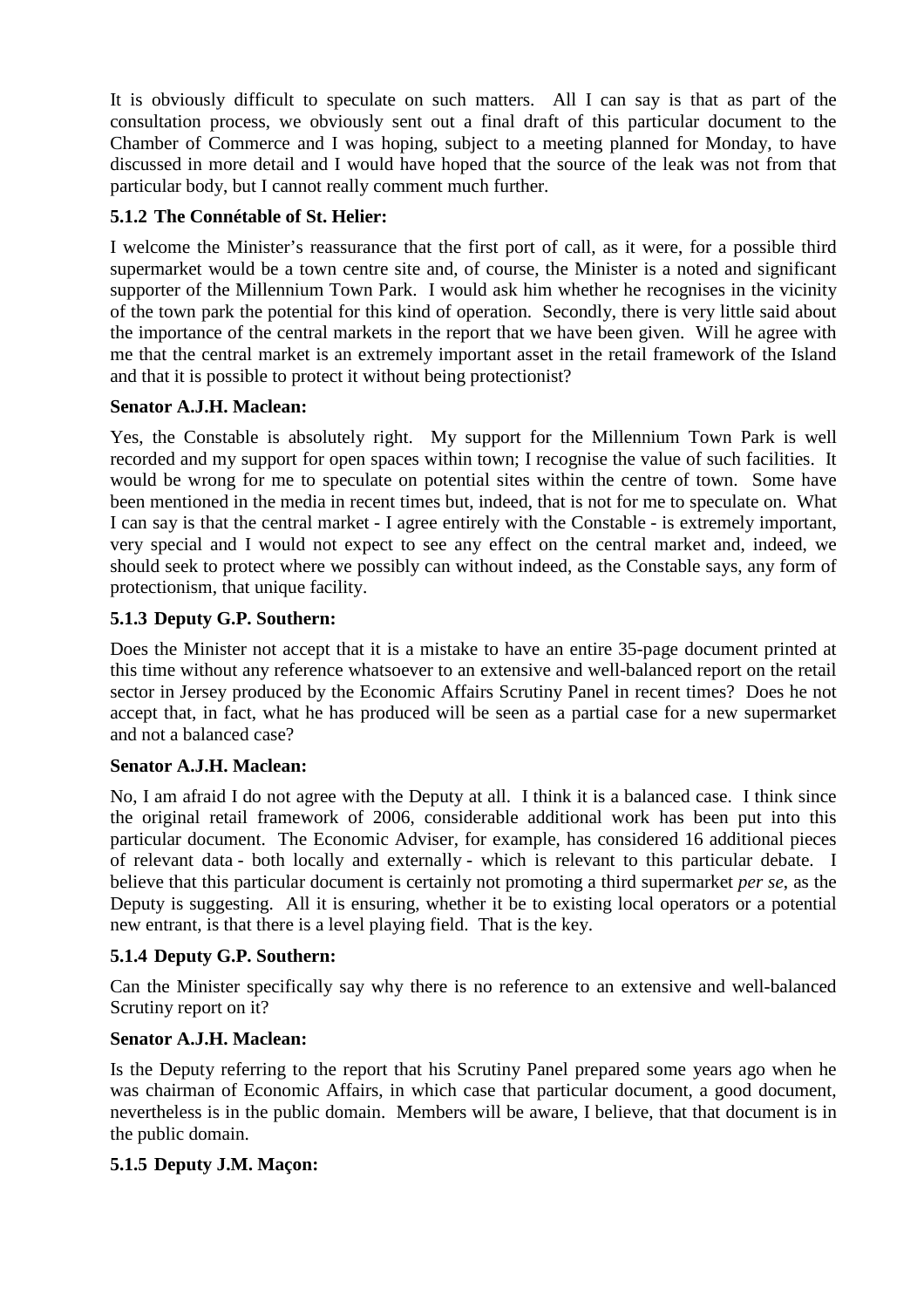The Minister commented that nowhere in the report does it recommend scrapping countryside protection. However, has the Minister asked the Minister for Planning and Environment to make amendments that would reduce countryside protection to the Island Plan, formally or informally, and if not, does he intend to do so?

#### **Senator A.J.H. Maclean:**

Neither formally nor informally. The key to the policy is sequential testing and that is quite simply we believe that we should be looking at the centre of town first and moving through an increasing burden of proof requirement as you move to the outer centre and outer parts of town. I believe that the Minister for Planning and Environment and his department support that basis. What we are effectively saying is that what we should not be doing is limiting purely to the centre of town only and hence the sequential testing.

[12.30]

# **5.1.6 Deputy A.E. Jeune:**

Will the Minister please give an assurance that if any new supermarket were to open, they will only be permitted to employ people who meet the 5-year residency rule?

# **Senator A.J.H. Maclean:**

The assurance I can give to the Deputy is again with regard to a level playing field. That is quite simply that any new entrant, should there be one, will be treated in exactly the same way as existing operators within the Island and the determination of their Regulation of Undertakings application again will be treated in exactly the same way. I think I have mentioned in the Assembly recently that current policy is to be quite severe and strict with Regulation of Undertakings, rightly so. There are unemployed people in Jersey and I would hope to see more of those being taken up if there were a new operator and I think that is a positive thing from an employment perspective.

# **5.1.7 The Deputy of St. John:**

Given that moving even new business out of town could cause the demise of St. Helier more than it is at the moment… because we have seen proposals to move things from the centre of town to the Waterfront in the future, which gives me concern, will the Minister give serious thought that if they are thinking of moving out of town, that it will not be greenfield sites but brownfield sites which there are many around the Island?

# **Senator A.J.H. Maclean:**

I am not sure, I think the Deputy's question is wider based. Are you talking about businesses generally?

# **The Deputy of St. John:**

Any new supermarket.

# **Senator A.J.H. Maclean:**

There is no suggestion that as part of the sequential testing that sites other than those in the centre of town, out of centre, or indeed, at best, semi-rural would be considered, or worst, depending on one's perspective. There are economic reasons for that as well and I think the Deputy has alluded to them in part that clearly if you had on the edge of town a facility, a supermarket, that would be far more preferential to other surrounding businesses. The flow of traffic and the flow of potential consumers concentrated in a retail area is clearly preferential and I think that answers his question hopefully.

# **5.1.8 Deputy M. Tadier:**